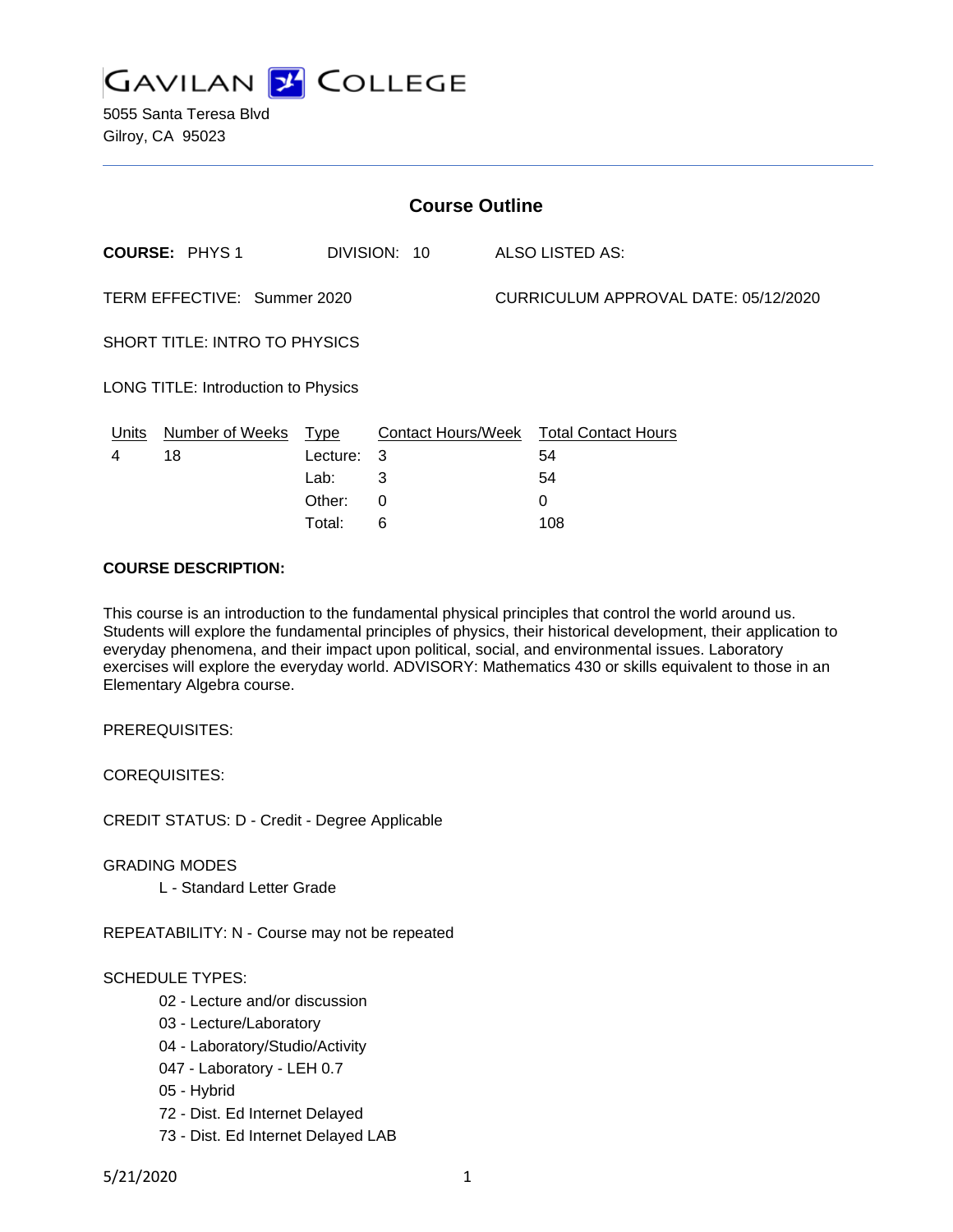737 - Dist. Ed Internet LAB-LEH 0.7

### **STUDENT LEARNING OUTCOMES:**

By the end of this course, a student should:

1. Identify, describe, compare and contrast the various units of numbers and their significance.

2. Identify, describe, compare and contrast random and systematic errors.

3. Describe the Scientific Method.

4. Identify, describe, compare and contrast distance, displacement, speed, velocity and acceleration.

5. Identify, describe, compare and contrast forces, Newton's Laws, conservation of momentum, conservation of energy, power, andwork.

6. Describe the structure of an atom.

7. Identify, describe, compare and contrast the structure of and differences between various states of matter.

8. Describe, compare and contrast temperature, heat energy, heat transfer, and the first and second Laws of Thermodynamics.

9. Describe, identify, compare and contrast longitudinal, transverse, sound, and light waves.

10. Describe, compare and contrast electric and magnetic fields, resistance, current, and voltage.

## **CONTENT, STUDENT PERFORMANCE OBJECTIVES, OUT-OF-CLASS ASSIGNMENTS**

Curriculum Approval Date: 05/12/2020

3 lecture/3 lab Hours

CONTENT: Introduction, current issues, numbers, units, and error analysis. Lab: Measurements, perception, and errors.

STUDENT

PERFORMANCE OBJECTIVES (SPO): The students will be able to identify and discuss the significance of units of various quantities, convert between systems of units, and analyze the various sources of

error and their significance.

OUT-OF-CLASS ASSIGNMENTS: Reading and problems from the text.

6 lecture/6 lab Hours

CONTENT: One-dimensional motion. Lab: Acceleration of a vehicle.

SPO: The students

will be able to identify, compare, and contrast distance, displacement, speed, velocity, acceleration, vectors, and scalars.

OUT-OF-CLASS ASSIGNMENTS: Reading and problems from the text.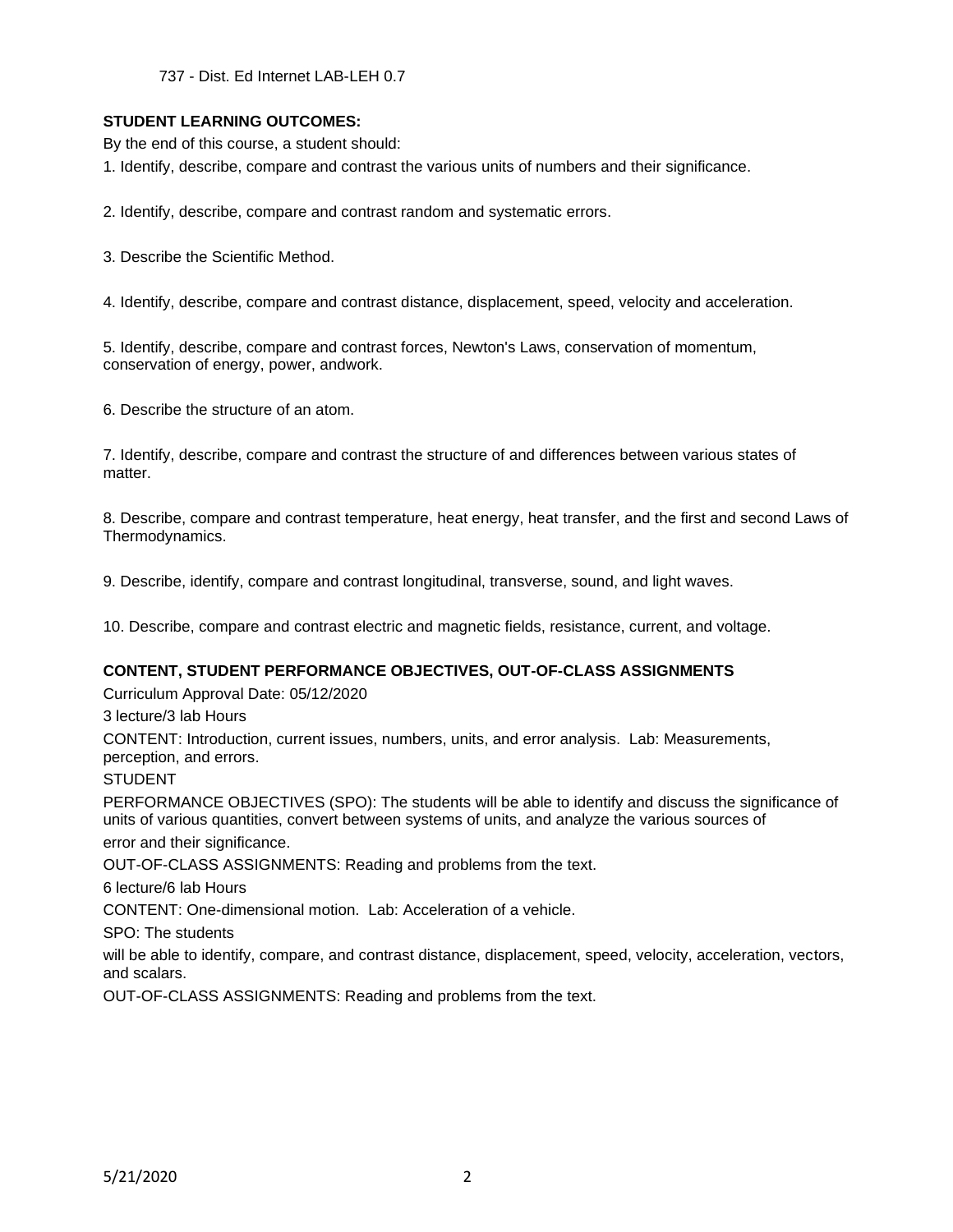6 lecture/6

lab Hours

CONTENT: Forces and Newton's Laws. Lab: Speed of traffic on Santa Teresa Blvd.

SPO: The students will be able to discuss Newton's Laws and apply Newton's second law to accelerating and

non-accelerating systems. The students will be able to identify, discuss, and describe the conditions for free-fall, the conditions for static and kinetic friction, the coefficients of friction, and

the nature of air resistance.

OUT-OF-CLASS ASSIGNMENTS: Reading and problems from text.

6 lecture/6 lab Hours

CONTENT: Work, energy, power, and simple machines. Momentum. Lab: Food requirements for

physical tasks.

SPO: Students will be able to discuss and describe the principle of conservation of energy, compare and contrast potential and kinetic energy, discuss work and power, and discuss and

compare and contrast efficiency, mechanical advantage and types of simple machines. Students will be able to discuss the Impulse-Momentum Theorem, the principle of conservation of momentum, and

compare and contrast elastic and inelastic collisions.

OUT-OF-CLASS ASSIGNMENTS: Reading and problems from the text.

3 lecture/3 lab Hours

CONTENT: Rotational and projectile motion. Lab: Force

between masses.

SPO: Students will be able to discuss, compare and contrast the important parameters that characterize one-dimensional, two-dimensional, and rotational motion. Students will be able

to describe and identify torques, conservation of energy and conservation of momentum in rotational motion.

OUT-OF-CLASS ASSIGNMENTS: Reading and problems from text.

3 lecture/3 lab Hours

CONTENT:

Solids, liquids and vapors. Lab: Bridge building.

SPO: Students will be able to compare and contrast solids, liquids, and vapors. Discuss stress, strain, and the elastic moduli of materials.

Discuss the properties of liquids and vapors in terms of density, velocity, and pressure. Apply, compare, and contrast Bernoulli's theorem, Pascal's principle, and Archimede's principle.

OUT-OF-CLASS

ASSIGNMENTS: Problems and reading from text.

6 lecture/6 lab Hours

CONTENT: Temperature, thermal energy, and thermodynamics. Lab: Bridge building; oral presentation and competition.

SPO: Students

will be able to discuss, compare and contrast temperature and heat. Discuss the variables which control the physical behavior of vapors. Discuss, compare and contrast the mechanisms of heat transfer.

Discuss thermal equilibrium and phase changes. Students will be able to discuss, compare and contrast the First and Second Laws of Thermodynamics, heat engines, and the conservation of

energy.

OUT-OF-CLASS ASSIGNMENTS: Problems and reading from text.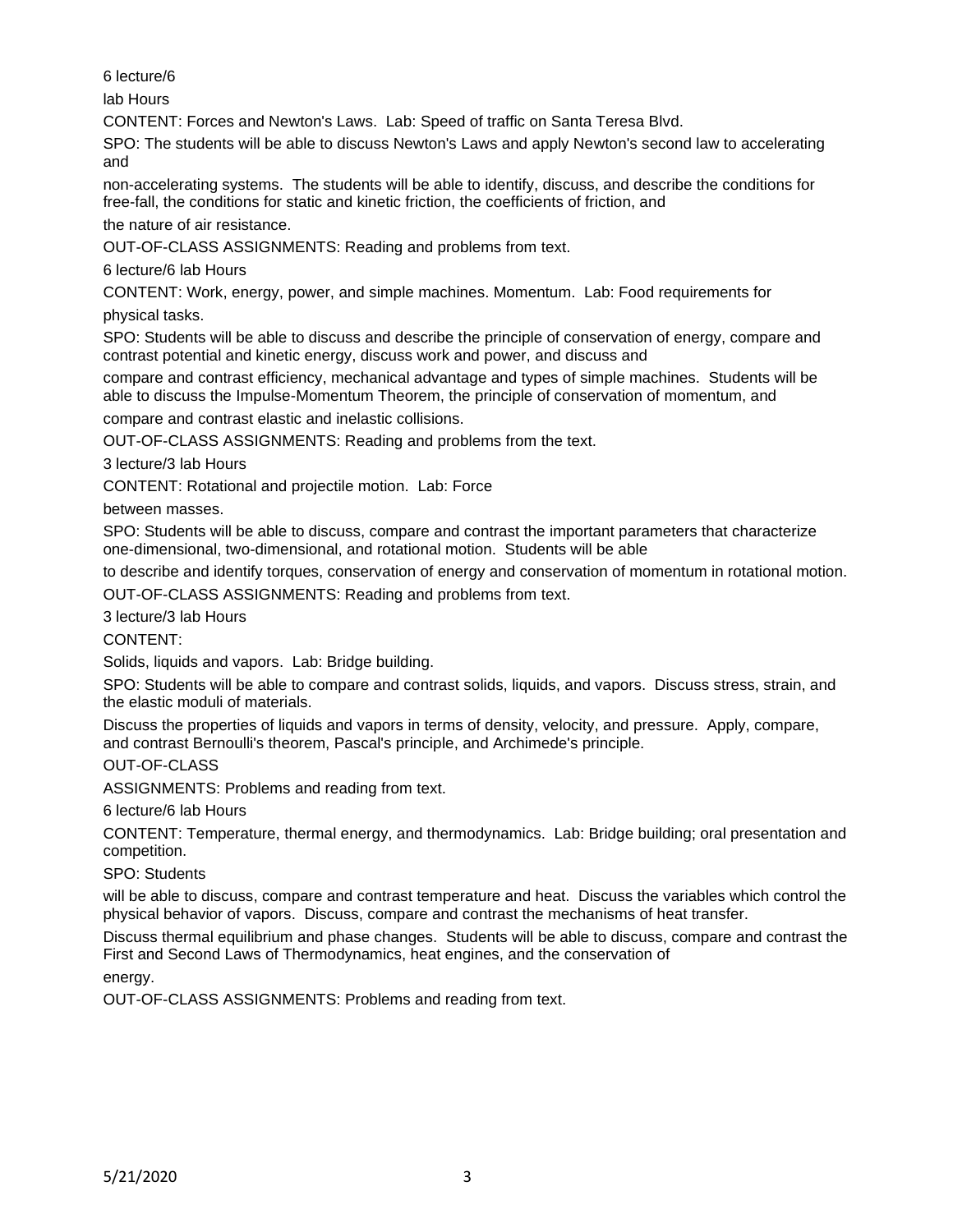3 lecture/3 lab Hours

CONTENT: Waves. Lab: Final Project.

SPO: Students will be able to discuss, compare and contrast the

properties of waves. Discuss the potential energy of a spring, oscillations, and resonance. Apply wave mechanics to sound and ocean tides. Discuss the Doppler effect.

OUT-OF-CLASS ASSIGNMENTS:

Reading and problems from text.

9 lecture/9 lab Hours

CONTENT: Electricity and magnetism. Lab: Final Project.

SPO: Students will be able to discuss, compare and contrast Coulomb's Law and Newton's

Law of Gravitation. Discuss the electric field, electric potential and work, electrical potential energy and conservation of energy with charged particles. Students will be able to identify, compare

and contrast basic elements of electric circuits. Discuss Ohm's Law and electric power. Students will be able to discuss the origin of magnetism, the magnetic fields and its effect on the motion of

charged particles, and the operation of electric motors. Discuss induced magnetic fields due to electric currents.

OUT-OF-CLASS ASSIGNMENTS: Problems and reading from text.

3 lecture/3 lab

**Hours** 

CONTENT: Light and optics. Lab: Final Project

SPO: Students will be able to discuss electromagnetic waves and the electromagnetic spectrum. Discuss, compare and contrast refraction, reflection,

interference, and diffraction. Discuss lenses, magnification and prisms.

OUT-OF-CLASS ASSIGNMENTS: Reading and problems from text.

3 lecture/3 lab Hours

Final project presentation and

demonstration.

# **METHODS OF INSTRUCTION:**

Lecture/discussion. Group projects. Laboratory exercises.

## **OUT OF CLASS ASSIGNMENTS:**

Required Outside Hours: 108

Assignment Description:

- 1. Analyze and study pertinent text material, solved examples and lecture notes.
- 2. Apply principles and skills covered in class by solving regularly-assigned homework problems.
- 3. Regularly synthesize course materials in preparation for exams.
- 4. Projects to apply concepts learned in class

## **METHODS OF EVALUATION:**

Percent of total grade: 20.00 % Lab reports Objective examinations Percent of total grade: 60.00 % Multiple choice; True/false; Completion; Essay Other methods of evaluation Percent of total grade: 20.00 % Final project